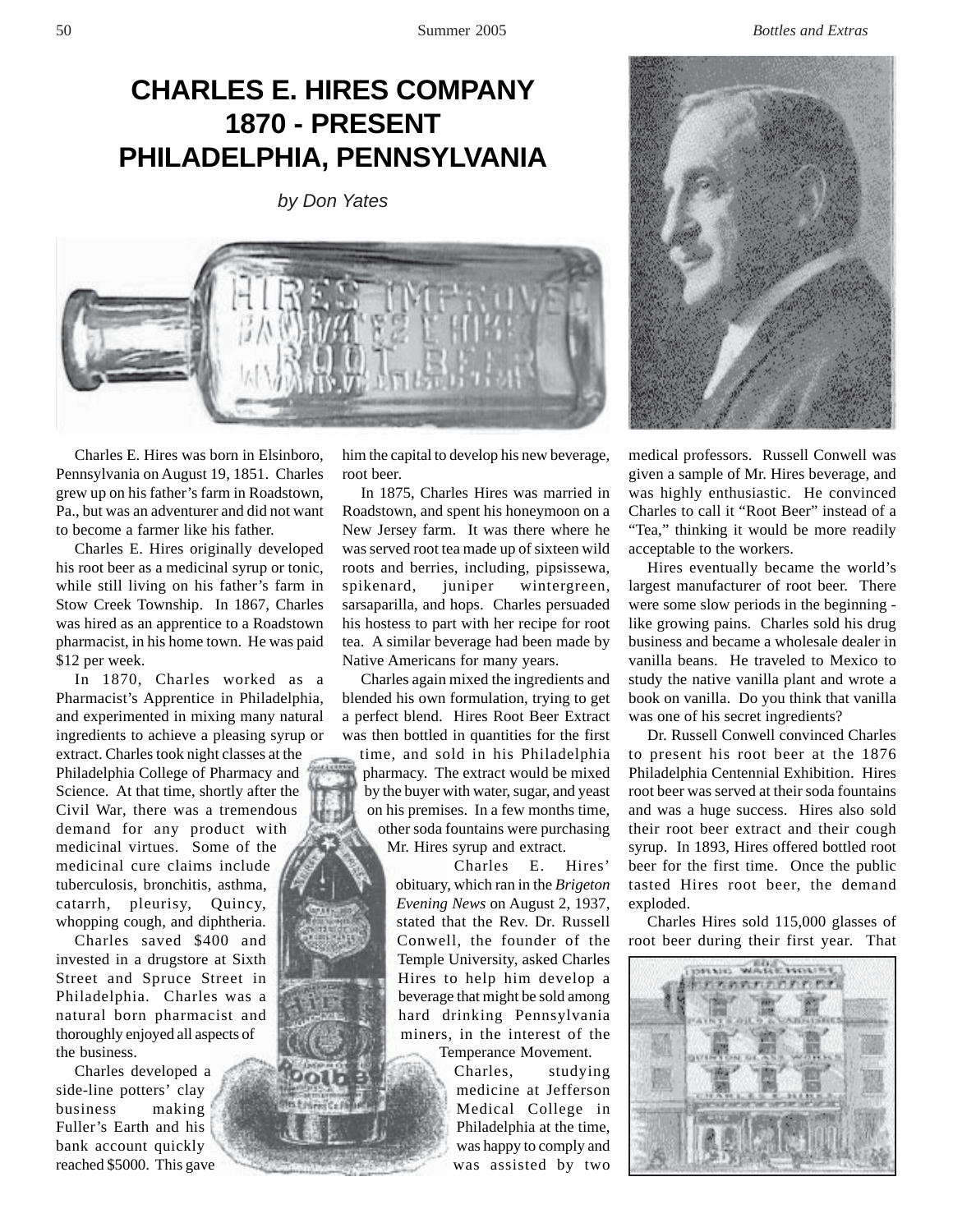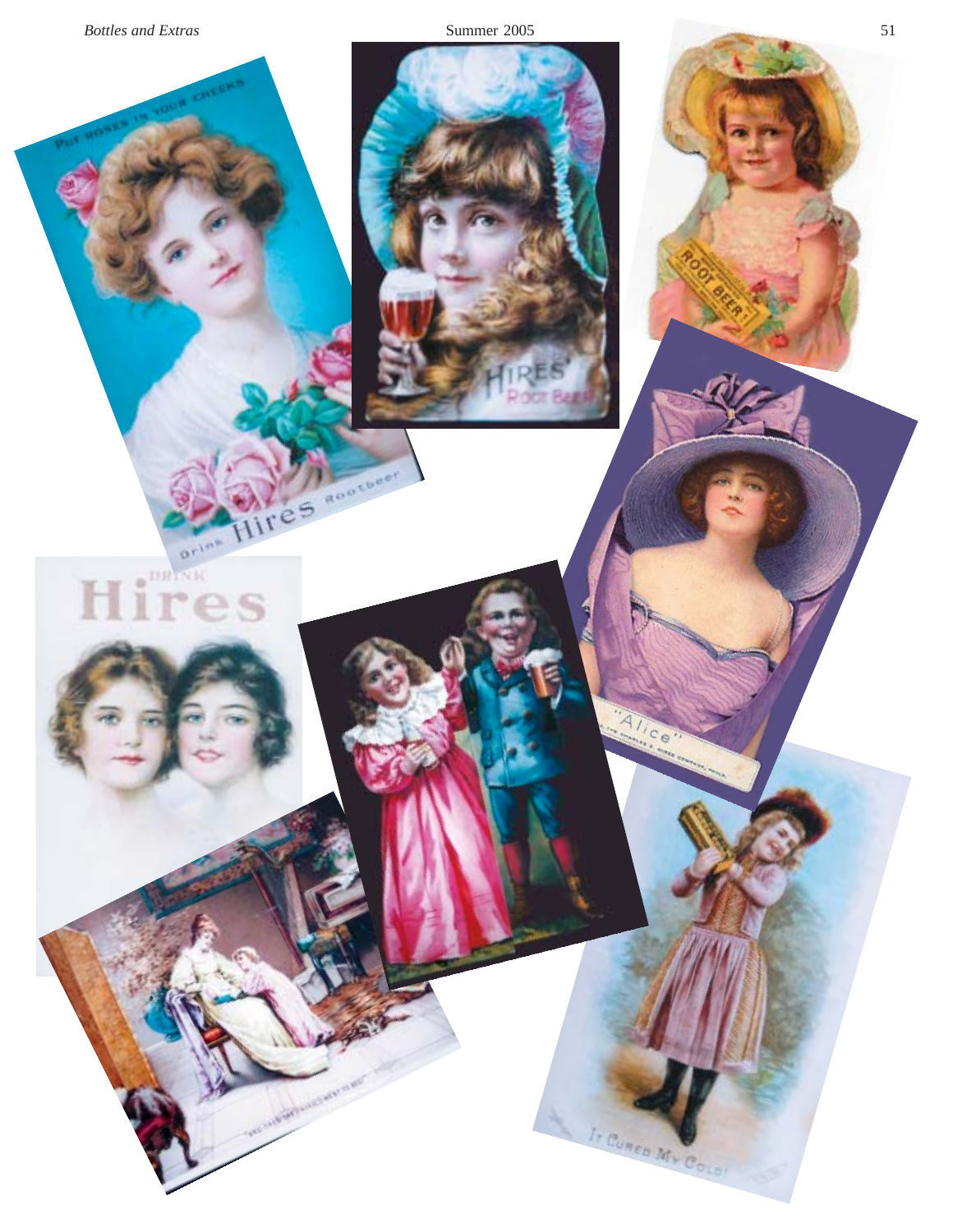Summer 2005 *Bottles and Extras*

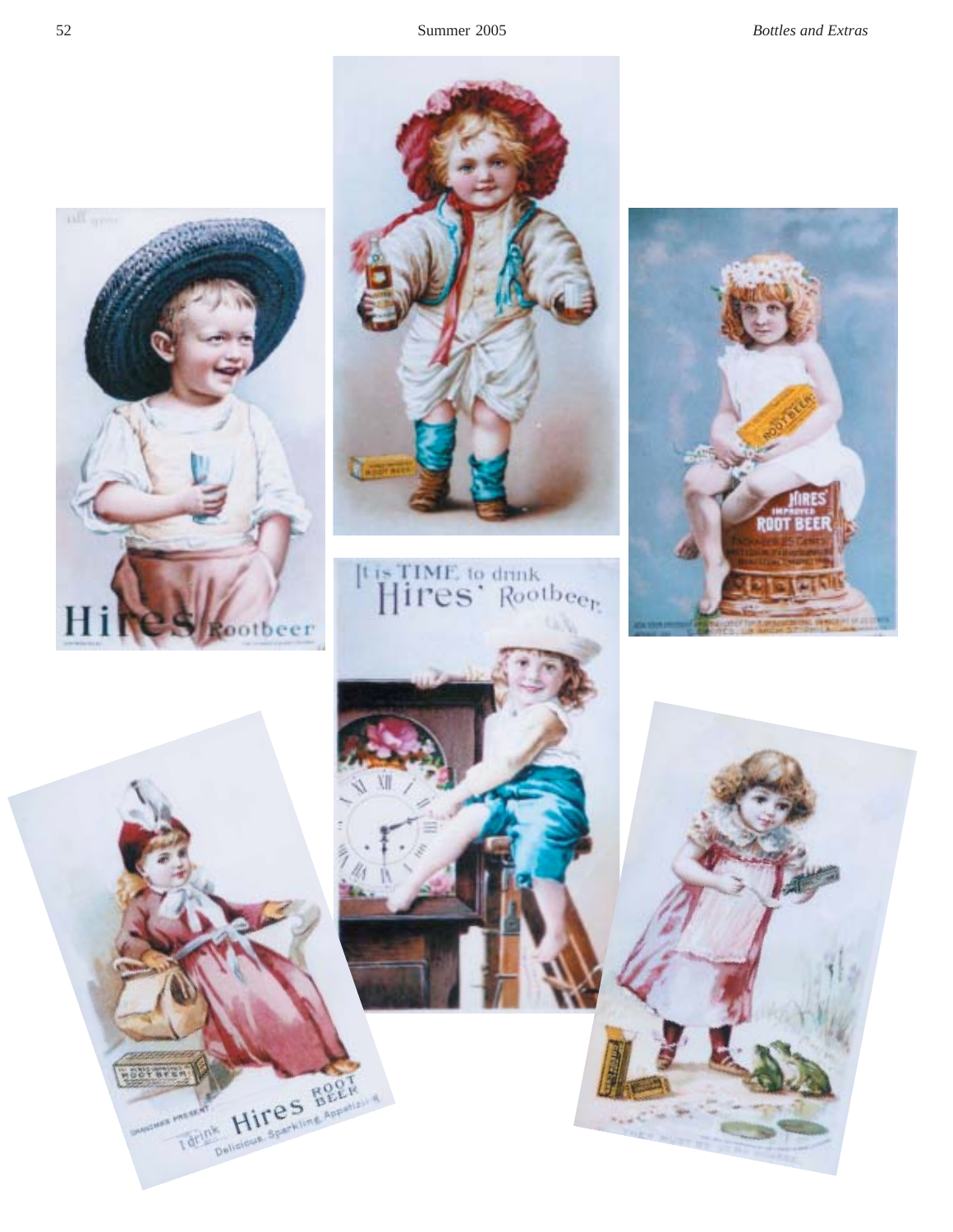### *Bottles and Extras* 53

quickly expanded to 700 million glasses. The Hires Root Beer Company lost the patent for the name "Root Beer" in 1879. Charles remained in charge of his company until 1925, when his two sons took over.

Charles died at the age of 85, in Haverford, Pa., on August 1, 1937. Charles was active in the Temperance and Quaker Movements throughout his life.

Although Charles Hires claimed to be the inventor of root beer, and applied for a patent, there were many earlier brewers of such a beverage. Root beer was being made even before Charles was born. Charles originally wanted to use the term "Root Tea" but changed it to "Root Beer." It is highly unlikely that he did not hear about root beer being available in many regions. His medicinal claims were also stretched a bit. Root beer could "cure" cancer over a hundred years ago, as well as tuberculosis and twenty other serious diseases. This was typical of medical advertising at that time, prior to the Pure Food and Drug Act of 1906.

Hires Root Beer Extract, after several years of development, got its major introduction at the Philadelphia Exposition in 1876. It received wide acceptance by



Though you laugh at and deride me, All your pomp and sneers can't hide me From the families who must have me, And must have me every day.<br>I'm the Home Guard they appeal to; And their woes I quickly heal, too; For I kill the Coughs that rack them, Or I drive them far away.

# **HIRES' COUGH CURE**

VIII be found to be the best, surest and safest<br>temedy for Coughs, Colds, Croup and Whooping<br>lough ever discovered. Don't fail to try it when ou have taken Cold.

the general public. In 1878, his first year, Charles sold 864 bottles of extract; and almost two million by 1891. The Charles E. Hires Company was located at 117 to 119 Arch Street in Philadelphia; a modest but ornate facility.

Much of Hires early advertising was done with Victorian Trade Cards. These were artistic masterpieces, created by some of the most talented lithographers and artists of the time. The main period for Hires trade cards was from 1883 to 1910. After that period, they used magazine ads. Much of Hires early history was depicted on the back of their trade cards.

If you look at the Hires trade cards, you will notice that the majority of them show young and healthy children. This was explained on the back of the trade cards; all of the healthful benefits including strength, rosy complexions and beauty; "It supplies nerves and the brain, as well as blood food. It vitalizes the energies, increased the mental as well as the physical strength."

A package of Hires extract sold for 25 cents, and it made five gallons of root beer, a delicious, sparkling, and wholesome temperance drink. From an 1896 trade card: "It cleanses the blood from impurities, gives vitality and energy, strengthens and invigorates the whole nervous & physical system. Sarsaparilla root, herbs & phosphates that go to make-up this pleasant & delicious drink, furnish muscle & increase the vigor of the brain & nerve forces."

Hires second major product of the 1800s was "HIRES COUGH CURE." This product was also advertised on Hires trade cards. It contained white pine balsam, gum Arabic, roots, barks, and herbs; including sarsaparilla root, birch bark, and wintergreen. "It was the cheapest and the best."

**Stoneware Mugs -** Many of the early Hires mugs were made by the premier potteries of England and Germany. Again these mugs depicted exquisite pictures of a very young boy, to promote root beer for children. The utilitarian Hires stoneware mugs were made by the Sherwood Pottery of New Brighton, Pennsylvania. (Sherwood Pottery historical information from Jeff and Sandy Heasley of Beaver, Pa.). These mugs were mass produced for use at soda fountains all over the country. These large mugs were 7 inches tall and held 20 ounces of root beer, quite a large drink for the early



1900s.

Some American stoneware Hires Root Beer Mugs were made by Whites Utica Pottery in Utica, New York. These were made around the turn of the century and were an ornate cobalt blue and white Bristol glaze design.

**Stoneware Bottles** - Around 1914, Hires again commissioned the Sherwood Pottery to make stoneware root beer bottles. These bottles were to be used for making homemade root beer by the general public. (Jeff and Sandy Heasley own the original transfer stamp used by the Sherwood Pottery on this enigmatic bottle).

The Hires stoneware bottles were made by pressing each half into a mold, forming mating halves of a rabbet joint; the two halves were joined together after curing, by using slip clay, and a fixture for holding both halves together. A similar procedure to that used for making stoneware ginger beer bottles. After stamping the greenware bottle with the transfer, the lower half of the bottle was dipped in Bristol Glaze, which allowed the transfer to be seen. The top half of the bottle was carefully dipped in Albany Slip clay and the interior was thoroughly coated with Albany Slip clay by filling the bottle and dumping out the remainder. Don't forget that the firing time was seven days in the kiln.

The top of the Hires Stoneware Bottles had a dark chocolate Albany Slip coating, and the label transfer read "OLD HOME MADE ROOT BEER - FROM HIRES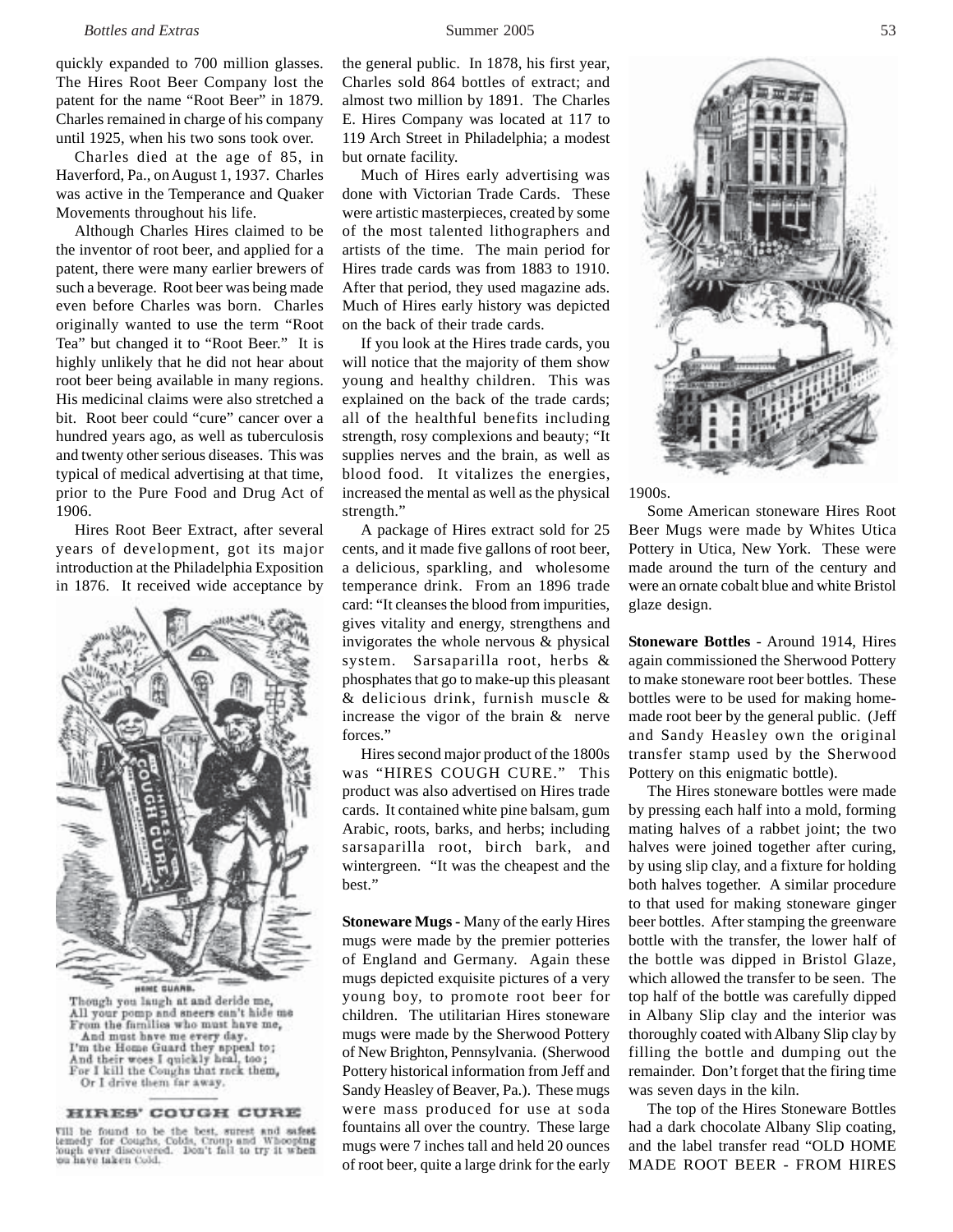EXTRACT." These bottles had a crown top, designed for a bottle cap, but Hires developed a special closure for the home market. These closures were made of diecast brass, and consisted of an expanding rubber plug, which fit inside the bottle neck, and a screw and wing-nut, which tightened the closure. These special closures allowed the public to make their own Hires root beer, without purchasing a bottle capper. These stoneware bottles were only used for a short period of time, since glass bottles were being mass-produced by automatic bottle machines.

Hires was the most successful early root beer producer, but they were not the first company to make root beer in the U.S.A. Root beer was first developed in the U.S.A. and was brewed by many prominent soft drink and mineral water bottling plants as early as 1830. Ginger beer was the principal predecessor of root beer, and was made in England a hundred years earlier. There may be 8,000 different English stoneware ginger beer bottles, but no root beer bottles. Ginger beer was their favorite national beverage up until around 1930, when Coca-Cola became available world wide.

According to David Graci's Book: "AMERICAN STONEWARE BOTTLES", there were at least 45 known brewers of root beer prior to 1870. The term root beer may have originated around 1780. Doctor Chase used the term root beer in his 1864 book: "DR. CHASE'S RECEIPT BOOK AND PRACTICAL PHYSICIAN."

The following article was written by Charles E. Hires, telling how he got started.

*AMERICAN DRUGGIST AND PHARMACEUTICAL RECORD* OCTOBER, 1913

# **SEEING OPPORTUNITIES**

How Charles E. Hires Laid the Foundation for His Commercial Success - Opportunities Come to All - The Philosophy of a Successful Merchant

**HIRES ROOT BEER** is known all over the world. It has been the prototype of a whole series of imitations and substitutes, but still retains its precedence. The maker, Charles E. Hires, began life as a drug store boy in a country town at the age of twelve, went to Philadelphia at the age of sixteen, by industry and economy accumulated a capital of \$400, with which he engaged in business on his own account, and now

carries on a business which is the envy and admiration of half the drug world. At the solicitation of the editor of the *AMERICAN DRUGGIST*, Mr. Hires describes below the typical old fashioned Philadelphia drug store, in which he laid the foundation of his fortune and describes his first opportunity and how he took advantage of it. He still believes that business life is full of opportunities for those who are shrewd enough to see them and energetic enough to grasp them. Many thousands of men had passed the workmen excavating the cellar. Thousands of those who passed lingered to watch the busy scene. But only one - Mr. Hires really saw what the thousands looked at. They only saw men carting dirt. He saw the dollars in the dirt.

I was not a registered college of pharmacy student, but after serving my apprenticeship of four years in a country store, from the time I was twelve until I was sixteen, I came to Philadelphia and after obtaining a situation as clerk here, I attended lecture occasionally at the Philadelphia College of Pharmacy in the winters of 1867, 1868 and 1869.



It was at the time customary to extend an invitation to drug clerks, whose preceptors were interested in the College of Pharmacy to attend lectures during their nights off, and this was about the extent of my attending the College of Pharmacy. About the year 1872, a state law was passed that all druggists should undergo an examination and be registered. I took this examination and was given a certificate of efficiency to carry on the drug business.

When embarking in business at Sixth and Spruce, I had less that \$400 and did a great deal of work in assisting the carpenter in fitting the place up, and it was through the good offices of my wholesale drug friends that I got started. Mr. Crenshaw, of Bullock & Crenshaw, Valentine H. Smith, Clayton French and Robert Shoemaker - these good friends gave me that credit I asked, and to them I owe a great deal of my success.

Perhaps an incident of my first conspicuous success would be interesting. This occurred about a year after embarking in business at Sixth and Spruce It came about in this way:

I had always been active and energetic, and the time spent behind a prescription counter, especially in the dull part of the day, often became irksome and I longed for greater things to do. One day when walking out on Spruce Street, I noticed a cellar being dug and from this excavation I noticed a lead colored clay like substance, which attracted my attention, as it seemed almost of the consistency of putty. I picked up some of it and took it back: to the store and after drying it and examining it, I found it was Fullers' Earth or potters' clay. I returned to the place the next day and saw the contractor and asked him if I could have some of this clay. I only wanted the clay from this certain strata. As they had some distance to cart the dirt from this excavation, he very gladly, when he learned where to deliver it, assented to my having all I wanted of it, and was glad to give it to me. I had him bring it to my place, and after boarding up a passage along the side of my cellar, I filled the entire balance of the cellar, up to the ceiling with this clay.

It occurred to me that I might put up potters' clay in convenient sized cakes Ad from the Ladies Home Journal, July, 1889. that would be handy to retail and more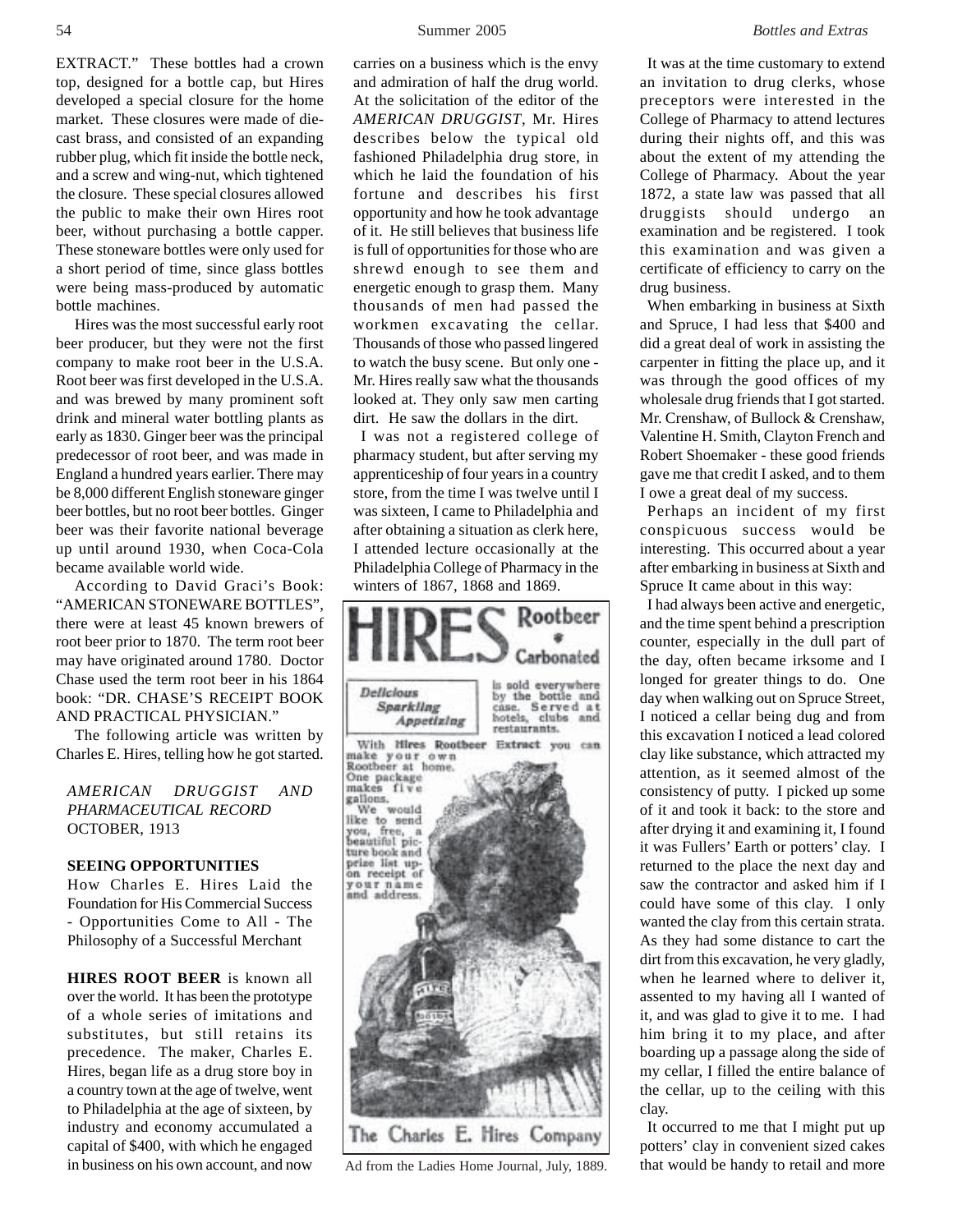convenient for people to use, as at that time potters' clay was sold in a loose way in broken clumps and powder, which caused a great deal of dirt and dust in handling.

At this time, I was boarding next door, or taking my meals there, as I slept over my store, and I recalled having seen the women folks using an iron ring on which to stand their irons on ironing day. It occurred to me that this would be the proper instrument to cut out or mold these cakes of clay. I borrowed from my landlady a couple of these rings, after being charged very particularly to take care of them and return them in good order.

I then wet the clay, working it into a paste, from which I molded a dozen or two round cakes about one inch thick and about three inches in diameter, and put them on a board out in the yard in the sun to dry. These after a day or two became thoroughly dried, and I found them to be a very fine texture of Fullers' Earth of potters' clay, and was very much elated over my project and the possibility of selling quantities of it.

I then went down on Third Street to a stencil and letter place and bought some lead letters, and after cutting out a round block, I glued these letters on to the block, spelling out the words "Hires Refined Potters' Clay" in a circle. My thought was that these cakes could be sold for five cents.

While the cakes were soft, I pressed these letters ink which made a very distinct impression. After doing a few, however, I found that the moisture soon melted the glue and the letters would fall off. Then I had to have a cast iron one made, with which I could work much more rapidly and which made a very neat impression.

Together with a boy and my assistant in the store at leisure times, we worked up several gross of these cakes. In fact I first made up enough to fill a barrel and I found that a barrel would hold about ten gross. Having everything ready and with two or three nice samples done up in tissue paper, I started out to visit the wholesale drug trade. I remember I called on Mr. Crenshaw first and told him of my project and showed him my sample. He thought it was a most excellent idea and would take because it saved a great deal of weighing out and dirty work that the old method of dispensing Fullers' Earth necessitated. At that time Fullers' Earth was used quite extensively for taking out grease spots and cleaning woolens and flannels and had quite a large sale. I continued to put the price of \$3.50 a gross on the cakes to the wholesale trade and they could sell them for 35 or 40 cents a dozen. Mr. Crenshaw took hold of it at once and said: "You may send me ten barrels." I then visited Valentine H. Smith, who also took ten barrels. Robert Shoemaker, John C. Hurst & Co., McKeon, Bowen & Ellis, Mahon K. Smith & Co., afterwards Smith, Kline & Company, and I believe every wholesale druggist took three to five barrels. Clayton French took twentyfive barrels.

I sold this mostly with the understanding that the amount was to be taken out in drugs or sundries as I should want. In this way I suppose it was much easier to sell the quantity I did. From these sales I was able to better stock my store, and after selling this supply of clay, I renewed it several times from cellar excavations, because I found that nearly all Philadelphia is under laid with a strata of three to four feet of Potters' Clay.

After supplying Philadelphia, I went to New York and sold quite a lot in exchange for goods. It this way I had quite a revenue from my drug business, having to pay but little out for merchandise. But in the course of a year or two, I soon had competitors; others finding out about it commenced to put it up in a large way and it was very soon at prices that hardly made enough profit for the labor.

I have often thought when I have heard of the difficulties of a young man in getting along, that surely the reason for their not getting along is because of their lack if initiative or the lack of making or seizing opportunities when they come, because I think a business life is continually full of opportunities if one can grasp and utilize them.

Charles E. Hires had three sons who joined him in the extract business. Charles E. Hires was the president. Charles E. Hires Jr., was the vice president from 1900 through 1918. In 1900, William N. Hires was the secretary and lived in Camden, New Jersey. In 1919, J. Edgar Hires was the vice president and Charles E. Hires Jr. was the secretary.

In 1900, the Charles E. Hires Company was located at 1 Fairmount Avenue in Philadelphia. Charles was the president and lived in Merion, Pa. In 1905, the Charles E. Hires Company was located at 210 North Broad Street. They also added Hires condensed milk to their product line at this time. Charles had a brother George A. Hires, who was also in the extract business during this period.

The following article is from an article in the *Philadelphia Daily News*, February 14th, 1891. This was written by a newspaper columnist, who was given a tour of the Hires Root Beer Depot. It was titled: "AS OTHERS SEE US"

The history of the growth, the method of manufacturer, and the present dimensions of the Hires Root Beer Extract business reads like a brilliant romance, yet the truth is beyond question.

It was during the year 1878 that Charles E. Hires, then in the wholesale drug business, conceived the idea of making and combining roots, barks, and berries with flowers in such a form that from it could be readily produced a home-made root beer, such as our forefathers used in "ye olden time."

The idea was at once put into execution, and after months of labor was rewarded with success beyond the most sanguine anticipation, for, beside making a most delightful drink, there is combined with it elements not only of a great health beverage, but one of the most valuable diuretics and blood purifiers in the world.

## MERIT WILL WIN

It is one thing to design and conceive a good article and another to successfully introduce it to humanity. The growth of the Hires business illustrates the saying, "merit will win." In conversation, Mr. Hires always attributes the success primarily to the merit of the article. The extent of the sales of the Extract are best shown by the number of bottles used to contain the Extract. The first year the trial order given to the box maker was for 1000 boxes, and 800 packages were sold, while the cost incurred in advertising and selling exceeded the amount of money received. Mr. Hires was not discouraged. Letters of praise and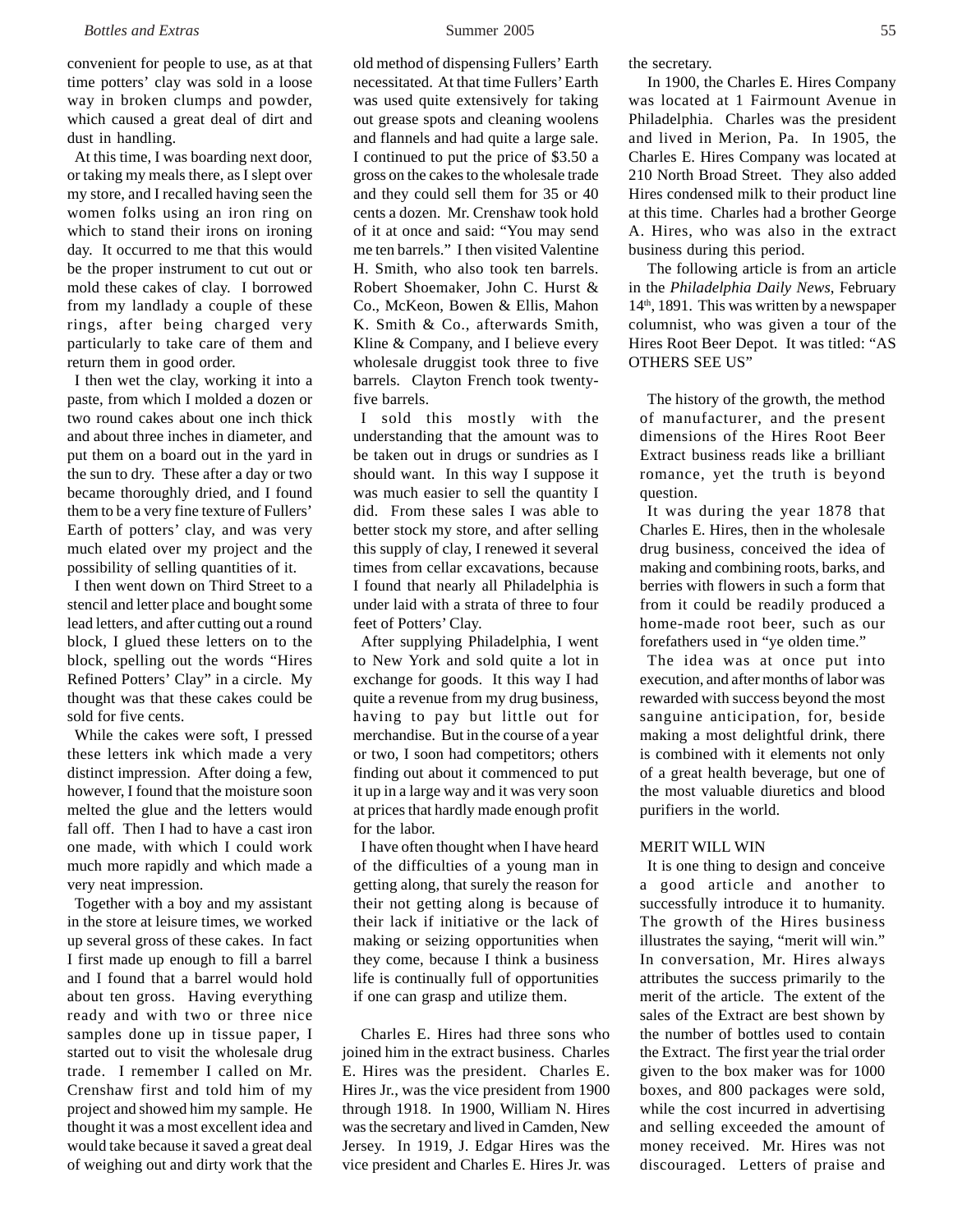commendation of the merits of the new Health Drink were received, and the insurance of greater sales was positive.

The second year brought a sale of three thousand packages, and this proportionate increase in sales, and likewise increase in the cost of selling the Extract, was continued for several years. Persistency in advertising, strict integrity in all business relations, and careful, conservative and truthful statements about the Extract, have established the business on the basis of the confidence of the public, a rock worthy to stand upon.

# THE GRAND FULFILLMENT

I have been told by the readers of this paper the beginning of this wonderful business, and now for the fulfillment. The supply is hardly to be kept equal to the demand for the Extract at present. The past year it reached a consumption of over a million and a quarter of bottles, and the demand is rapidly and constantly increasing.

The million two hundred and ninetysix packages used this last year represent 6,480,000 gallons when made up into root beer. This, if bottled in quart champagne bottles, would represent 32,400,000 bottles, sufficient to quench the thirst of every man, woman and child in America and Great Britain. This vast amount gives effective proof of the high appreciation and favor in which it is held, and fully demonstrates that the demand has been created by its superior excellence.

### AT COMPANY HEADQUARTERS

Our readers will be interested in a perusal of a description of the house of the Company that has accomplished so astonishing results in the sale of such a boon to humanity. We present several views of the establishment. The new building is four stories high, the front of pressed brick with brown stone trimming, and has a frontage on Arch Street of 28 feet, running back 115 feet. In addition to the four floors, there is a light and airy basement under the entire building and extending 15 feet under the pavement. It will readily be seen that the area of floor space occupied is very extensive. The arrangement of the interior is especially made with a view to perfect facilities to the business.

In the view first presented the interior



Mr. Hires' Private Office.

of Mr. Hires' private office is shown. This office is handsomely furnished, but not excessively so. The second view is a pictorial simile of the main office, with the corps of clerks at work attending to the large mail business. These offices and the shipping rooms are located on the first floor. The basement serves admirably as a packing and storage room.

Passing to the second floor the well stocked printing office of the Company occupies a lion's share of the floor space, and is a marvel of completeness. Steam power turns job presses whereon thousands of trade cards and circulars are printed.

### WHERE IT IS MADE

The entire third floor is given up to

the bottling and packing of the Extract. Scores of comely maidens, neat as the typical pin, bright, and perhaps, chattering as girls will do when two or more are gathered together - are occupied bottling, corking, and packing in cartons or boxes the root beer Extract, the daily capacity being from 125 to 150 gross each working day.

The fourth floor is fitted up for and devoted to the purpose of a laboratory, where Hires Root Beer and Cough Cure are compounded and stored in reservoirs, from which the liquid is conveyed through pipes to the floor below for bottling. First the roots, barks, herbs and berries are carefully selected and ground, then placed in an immense caldron of one hundred gallons capacity, where they are steeped



Second Floor - Printing Office.